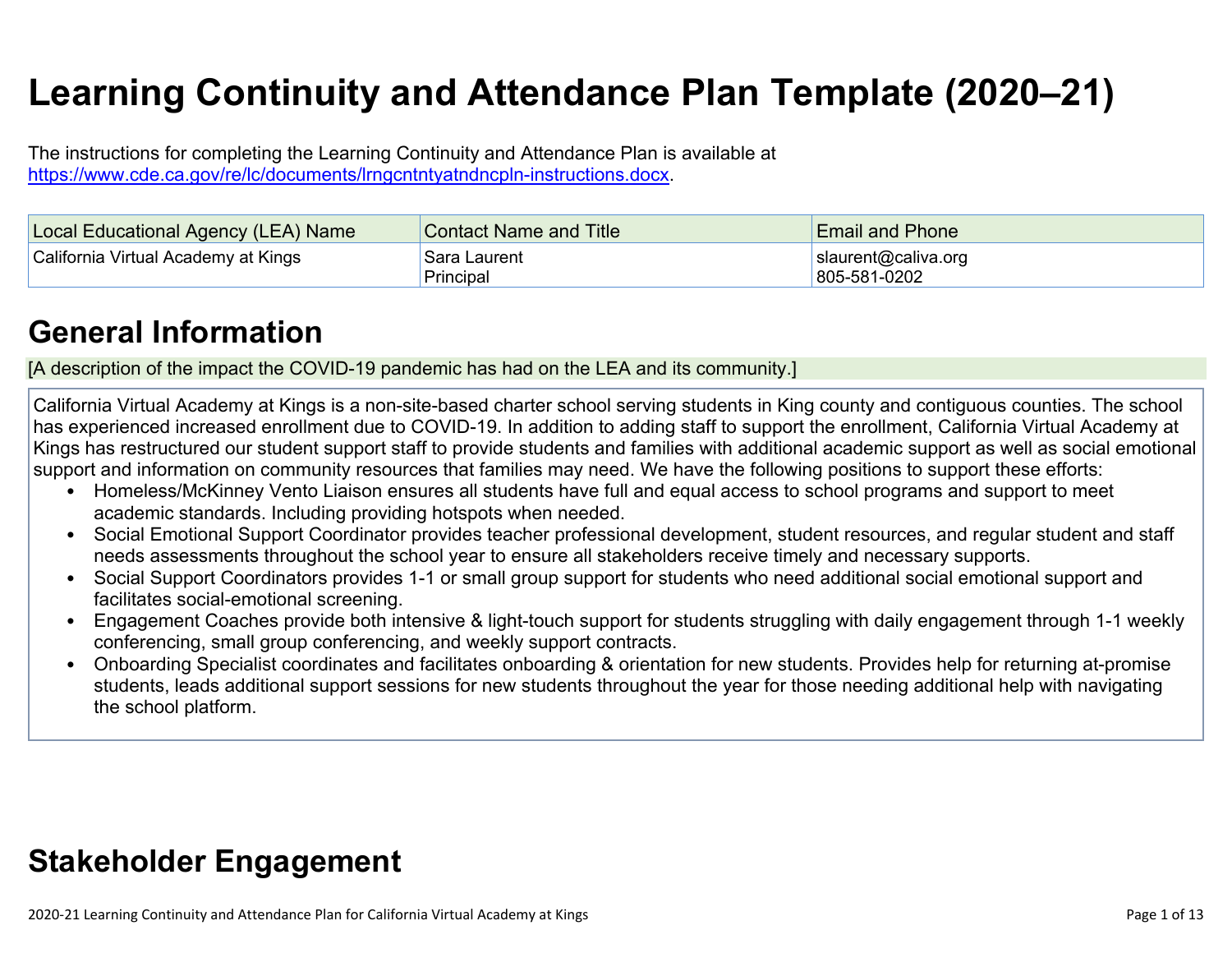#### [A description of the efforts made to solicit stakeholder feedback.]

Throughout the development of this plan, staff, parents, students, union leadership, and the school board were offered opportunities to provide feedback. Beginning in the spring of 2020, staff meetings were held to gather input on several aspects of the program, including the instructional model and social emotional supports. Grade level and subject area focus groups were formed to gather more specific feedback. As the plan was developed, a draft was provided to union leadership and a survey was sent to both new and returning families for feedback on plan development. In August, community input sessions were held to explain the different components of the plan and how it works in our virtual school model.

[A description of the options provided for remote participation in public meetings and public hearings.]

The plan was emailed with a survey link requesting feedback to all parents/guardians, middle school students, and high school students. All public meetings were held via Zoom that allowed any interested party to join remotely via internet or phone. Public hearings are held remotely through a conference line.

[A summary of the feedback provided by specific stakeholder groups.]

Feedback provided from the union included requests for social emotional professional development, continued access to health and wellness supports provided by our contracted personnel team, and the ability to work with administration to provide positive messaging to teachers with flexibility when possible. During stakeholder meetings held in Zoom with teachers, parents, and students, feedback was positive. There were questions regarding attendance requirements at live sessions, daily log ins, and access to supports through the Compass program. Parents were interested in how to get help with learning technology and accessing resources if they were struggling with their student.

[A description of the aspects of the Learning Continuity and Attendance Plan that were influenced by specific stakeholder input.]

Based on feedback provided, we updated the descriptions of social emotional supports and the description of roles on the Compass team. We added a Social Emotional Support Coordinator position to ensure a comprehensive program that includes teacher professional development, student resources, and regular student and staff needs assessments conducted throughout the school year to ensure all stakeholders receive timely and necessary supports. Professional development was added for teachers on the 7 Mindsets program beginning in August and continuing through the school year. Our onboarding supports include more robust training on the technology and systems necessary for success at our school.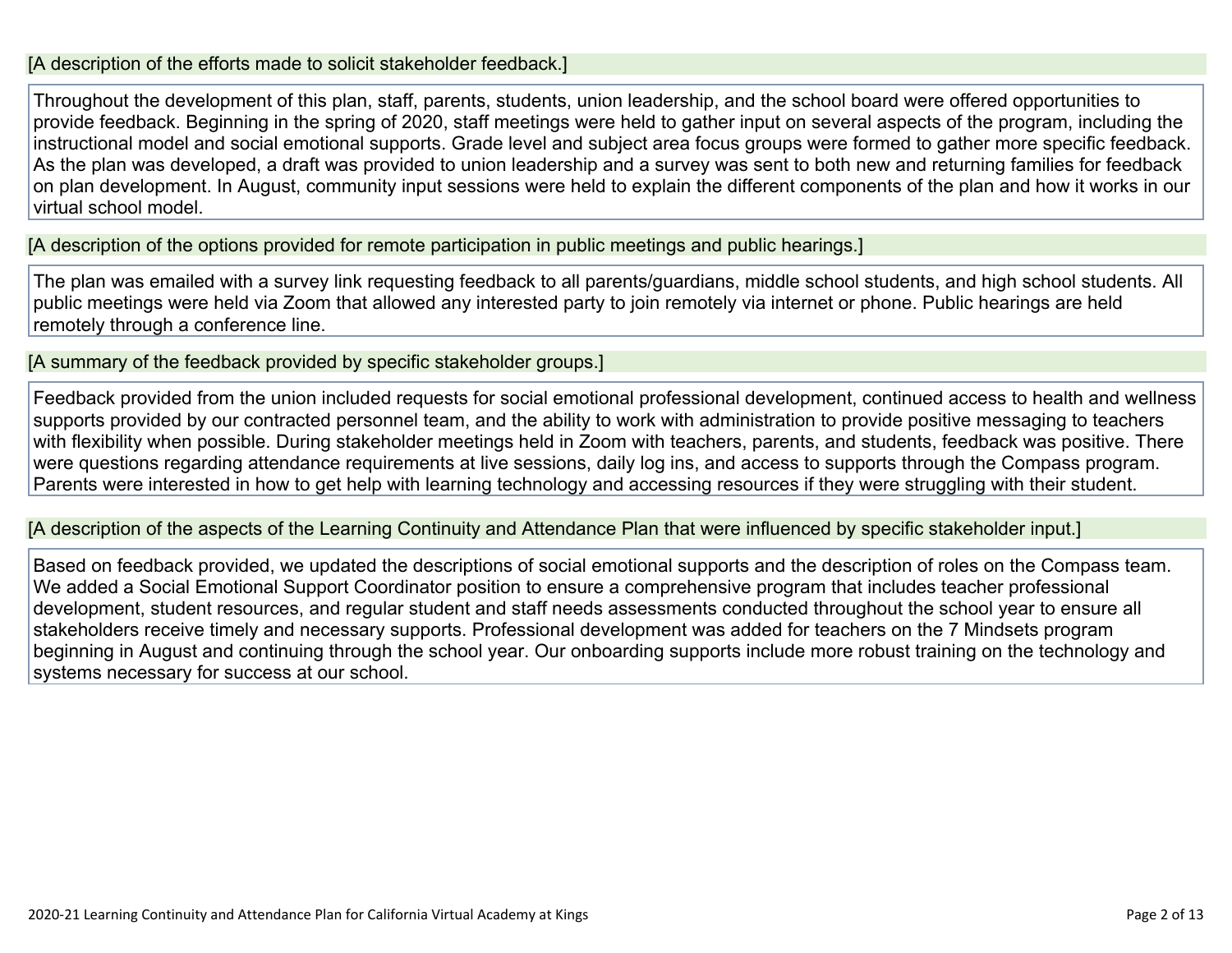# **[Continuity](http://www.doc-tracking.com/screenshots/20LCP/Instructions/20LCPInstructions.htm#ContinuityofLearning) of Learnin[g](http://www.doc-tracking.com/screenshots/20LCP/Instructions/20LCPInstructions.htm#ContinuityofLearning)**

## **In-Person [Instructional](http://www.doc-tracking.com/screenshots/20LCP/Instructions/20LCPInstructions.htm#ContinuityofLearning1) Offerings**

[A description of the actions the LEA will take to offer classroom-based instruction whenever possible, particularly for students who have experienced significant learning loss due to school closures in the 2019–2020 school year or are at a greater risk of experiencing learning loss due to future school closures.]

As a non-classroom based charter school, California Virtual Academy at Kings provides instruction synchronously and asynchronously via our online platforms. Students in elementary grades are enrolled in seven course offerings including math, language arts, history, science, physical education, art, and music or world language. Students in middle school grades are enrolled in seven course offerings including math, language arts, history, science, physical education, art, and an elective offering including options of music, world language, and career readiness. High school students are enrolled in six courses to meet the graduation requirements of the school. Students have access to the asynchronous lesson components 24 hours a day, seven days per week. Daily assignments in courses are listed on the student's online school calendar and graded upon submission. Synchronous instruction is provided via our Class Connect platform. Teachers are required to provide a minimum of 15 hours of interactive instruction per week focused on high-priority essential standards. Students have additional targeted, synchronous instructional support for both remediation and enrichment according to individual student needs. Targeted small-group instructional sessions address learning loss due to school closures. Students are required to login daily and attend all assigned live instructional sessions.

#### **Actions Related to In-Person [Instructional](http://www.doc-tracking.com/screenshots/20LCP/Instructions/20LCPInstructions.htm#ContinuityofLearning2) Offerings [additional rows and actions may be added as necessary]**

| <b>Description</b>                                                                                                                                                                                                                                                                                                                                                                                                                                                                                                                                                                                                                                                                                                                                                                                                           | <b>Total Funds</b> | Contributing |
|------------------------------------------------------------------------------------------------------------------------------------------------------------------------------------------------------------------------------------------------------------------------------------------------------------------------------------------------------------------------------------------------------------------------------------------------------------------------------------------------------------------------------------------------------------------------------------------------------------------------------------------------------------------------------------------------------------------------------------------------------------------------------------------------------------------------------|--------------------|--------------|
| According to our charter, California Virtual Academy at Kings is a non-classroom based<br>charter school. The actions listed are designed to meet the needs of our students for the 20-<br>21 school year.<br>• Students are enrolled in a broad course of study.<br>Instruction is provided synchronously and asynchronously via our online platforms.<br>Students are required to login to the online school daily and attend all assigned live<br>instructional sessions. In the instance of loss of Internet service, families are<br>provided an offline continued engagement plan.<br>Students are provided a laptop and all books/materials for courses. Technical support<br>is available.<br>Low-income families may receive an internet reimbursement.<br>Students experiences homelessness may receive a hotspot. |                    |              |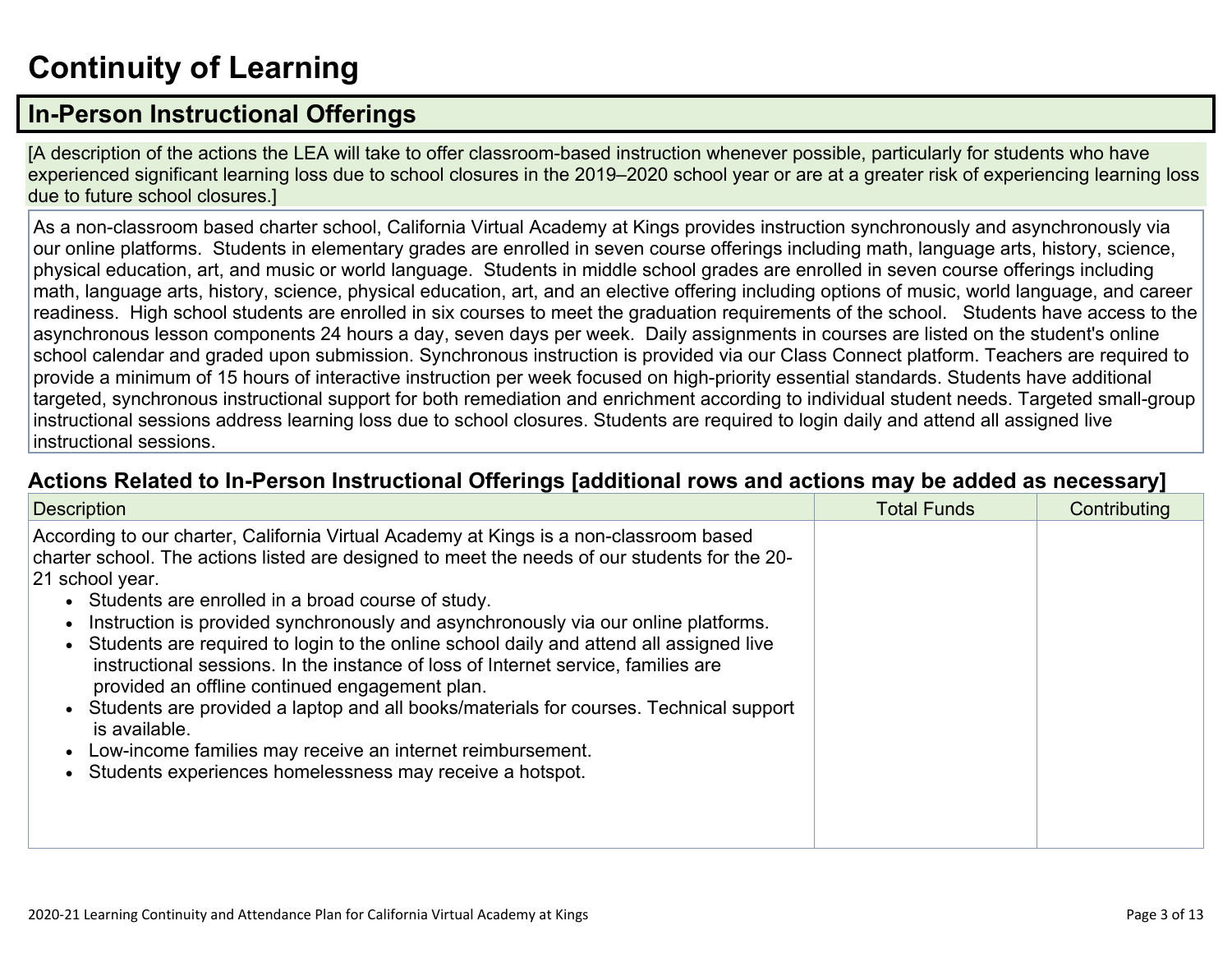## **Distance [Learning](http://www.doc-tracking.com/screenshots/20LCP/Instructions/20LCPInstructions.htm#DistanceLearningProgram) Program**

## **Continuity of [Instruction](http://www.doc-tracking.com/screenshots/20LCP/Instructions/20LCPInstructions.htm#DistanceLearningProgram1)**

[A description of how the LEA will provide continuity of instruction during the school year to ensure pupils have access to a full curriculum of substantially similar quality regardless of the method of delivery, including the LEA's plan for curriculum and instructional resources that will ensure instructional continuity for pupils if a transition between in-person instruction and distance learning is necessary.]

Live instruction is facilitated through our class connect, online classroom, platform. Students are required to login daily and attend all assigned live instructional sessions. Each quarter includes an 8 week instructional cycle where teachers provide a minimum of 15 hours of live, interactive instruction and support. The bulk of instructional time is facilitated to the class, however many small group tutoring sessions or one on one support sessions are also offered by teachers.

Students at the California Virtual Academies have access to their courses and curriculum 24 hours a day, seven days a week. Daily, required assignments in courses are listed on the student's online school calendar and graded upon submission. Along with our course curriculum, students have access to a variety of other support resources, embedded in department's programs and facilitated through the classroom teacher.

In the instance of any loss of access to the online platforms due to loss of Internet service, etc, families are provided a continued engagement plan to ensure that there is no loss of academic engagement and support them with any needs they may have.

#### **Access to Devices and [Connectivity](http://www.doc-tracking.com/screenshots/20LCP/Instructions/20LCPInstructions.htm#DistanceLearningProgram2)**

[A description of how the LEA will ensure access to devices and connectivity for all pupils to support distance learning.]

All students are provided a laptop upon request and materials for all courses. Students may also qualify for internet subsidy based on household income reported on the Back to School Packet/ qualification for National School Lunch Program. Students who have reported homelessness may qualify for a hotspot to ensure internet access is available. Reduced cost internet service provider information is provided to families who report loss of income or financial difficulty. Technical support is available through K12 to ensure students have appropriate equipment and access. Damaged, stolen, or lost equipment will be reported and replacements ordered as needed.

## **Pupil [Participation](http://www.doc-tracking.com/screenshots/20LCP/Instructions/20LCPInstructions.htm#DistanceLearningProgram3) and Progress**

[A description of how the LEA will assess pupil progress through live contacts and synchronous instructional minutes, and a description of how the LEA will measure participation and time value of pupil work.]

The school assess pupil progress with live contacts and synchronous instructional minutes in several different ways. Homeroom teachers make monthly enduring connection calls to their homeroom students to review attendance, progress in classes and current grades. Additionally, homeroom teachers hold quarterly parent student teacher conferences and send out progress reports and semester report cards.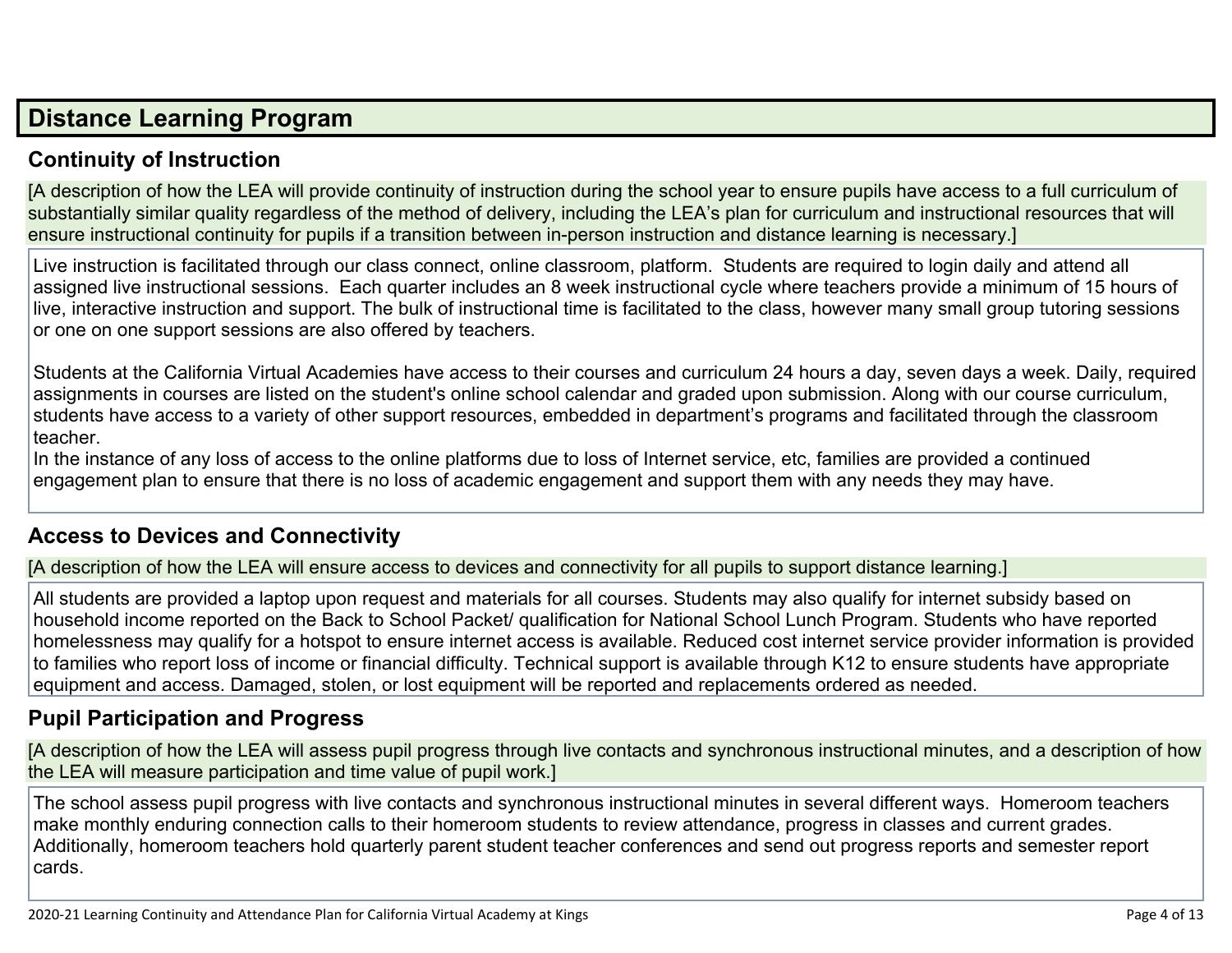With regards to content classes, the live instruction invitation framework emphasizes math and English instruction and takes into consideration the overall hours a student is expected to spend in Class Connect each week by limiting class session length to an average of 45 minutes. The live instruction schedule is designed to allow small group instruction while also allowing for flexibility in grouping, session length, and opportunities for extended collaborative sessions. During live sessions, students be assessed on previous knowledge and knowledge gained during the lesson. Teachers have and continue to work with their instructional coach and content team to determine priority standards and common assessments for the courses.

Homeroom teachers, instructional coaches and Attendance Advocates monitor student participation and attendance in live instructional sessions using the daily activity report and the weekly progress tracker, in addition to other content reports as necessary. They follow up with students to ensure students understand the importance of attending live sessions and help students overcome challenges to live student attendance.

## **Distance Learning Professional [Development](http://www.doc-tracking.com/screenshots/20LCP/Instructions/20LCPInstructions.htm#DistanceLearningProgram4)**

[A description of the professional development and resources that will be provided to staff to support the distance learning program, including technological support.]

As an established virtual online school all professional development and resources are set up to support virtual learning. Our school has a dedicated IT team to support staff, families, and students. Staff is also trained to provide technological support to families when they experience temporary internet or computer issues. Our school has an engagement policy to support students when they may be temporarily offline. All staff received professional development on the use of project based learning within an online based platform to provide students with engaging, authentic learning experiences online. In addition, teachers receive ongoing coaching and professional development on mathematical practices and utilizing rich math tasks to improve student outcomes. Teachers also engage in Professional Learning Communities to improve academic achievement for all CAVA students.

#### **Staff Roles and [Responsibilities](http://www.doc-tracking.com/screenshots/20LCP/Instructions/20LCPInstructions.htm#DistanceLearningProgram5)**

[A description of the new roles and responsibilities of affected staff as a result of COVID-19.]

In the High School, Graduation Coaches have been added to create a wrap around support for our senior class. They ensure all documentation is in order, students are on track to graduate, and they support them in achieving their college and career goals. The role is intended to directly impact graduation rate, college and career readiness, and monitor students for one year post-graduation.

California Virtual Academy at Kings is developing a new Socio-Emotional and Engagement team called Compass. The Compass Program provides information, resources, and support to students and families who are new to our schools, who are struggling to remain engaged in school, or who are in a crisis situation due to lack of resources or social-emotional issues. Within the Compass Program are several roles that provide targeted support to students, based on individual needs:

Engagement Coaches: Provide both intensive & light-touch support for students struggling with daily engagement through 1-1 weekly conferencing, small group conferencing, and weekly support contracts.

Community Coordinator: Hosts online sessions to support and provide connection for Learning Coaches, assists in coordination of in-Person Events, facilitates Social Media and school-level communications.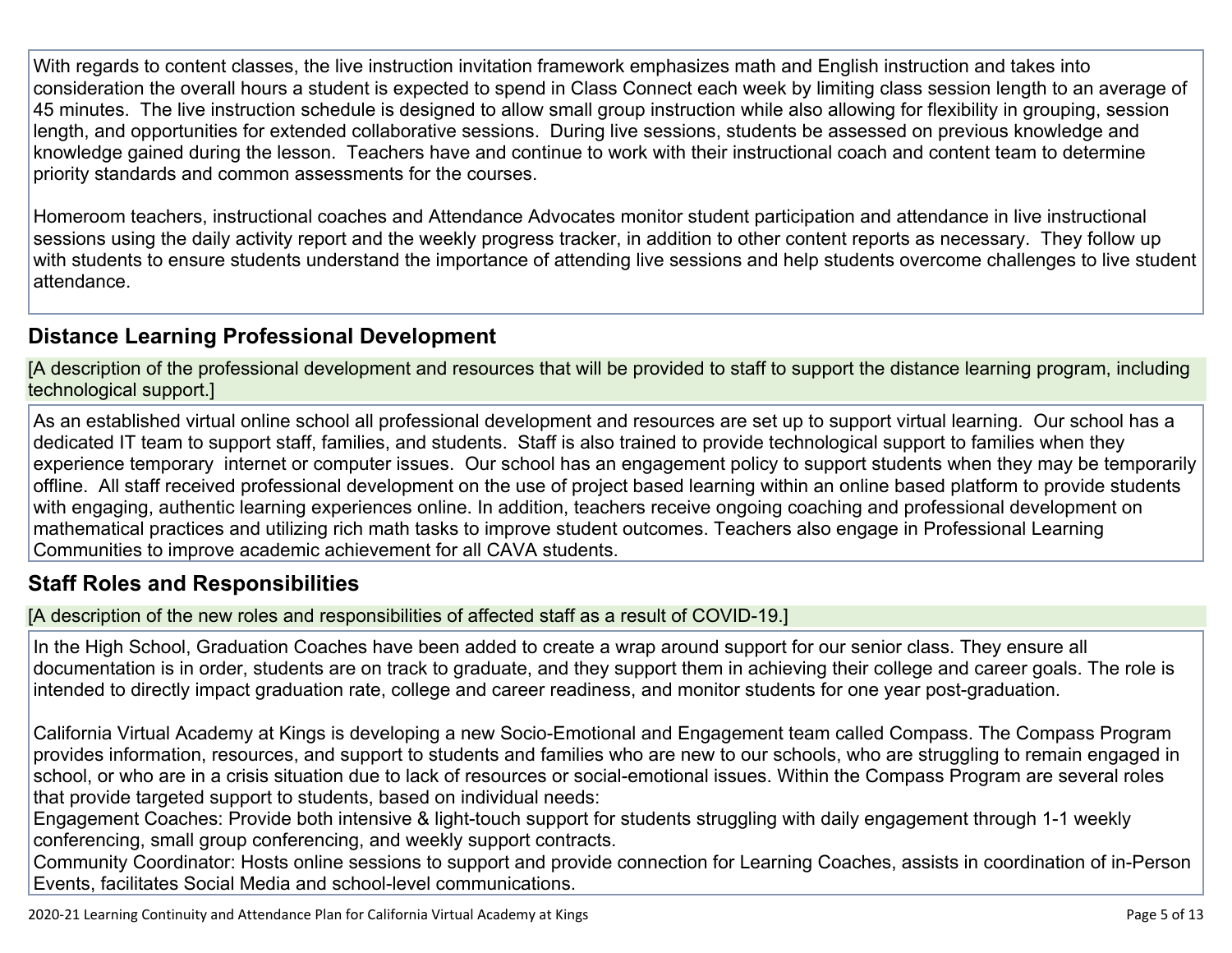MKV & Foster Support Coordinator: Provides information and resources to homeless and foster students Support Coordinators: Oversee the 7 Mindsets Assemblies and monthly communication to families, facilitates school-wide social-emotional screening, provides 1-1 or small group support for students who need additional SE supports.

Onboarding Specialist: Coordinates and facilitates onboarding & orientation for new students. Provides help for returning at-promise students through Modified Strong Start sessions. Leads additional support sessions for new students throughout the year for those who need additional help with navigating the school platform.

Staff is provided professional development in the 7 Mindsets curriculum to integrate social-emotional learning into their instruction and communication with students. Staff is also provided training in how to incorporate trauma informed practices into their communication with students and families based on research.

The school holds regular virtual assemblies on internet/cyber bullying, internet safety, and suicide prevention throughout the school year. We also utilize 7 mindsets curriculum to support student socio-emotional health.

The Compass Social Emotional Coordinators surveys all students in the fall to identify those students who are at high risk for socialemotional difficulties. Students are offered additional support with Compass and their parents are sent information on community resources that are available, based on need. Additionally, all students are invited to monthly 7 Mindsets assemblies to support SE learning and to foster a supportive school climate. Teachers and staff can request additional support from the Compass Program for students who are struggling with engagement or social-emotional difficulties.

## **[Supports](http://www.doc-tracking.com/screenshots/20LCP/Instructions/20LCPInstructions.htm#DistanceLearningProgram6) for Pupils with Unique Needs**

[A description of the additional supports the LEA will provide during distance learning to assist pupils with unique needs, including English learners, pupils with exceptional needs served across the full continuum of placements, pupils in foster care, and pupils who are experiencing homelessness.]

California Virtual Academy at Kings is an established virtual school model ready to support all students in a virtual setting. All students have a designated learning coach and are connected to a teacher as their main point of contact to ensure daily checks of progress and attendance occur. Support staff are available to assist with specific needs in the areas of attendance, academic progress, social/ emotional, language development, foster youth, homelessness, IEP, and 504 Plan.

All students classified as an English Learner with the state of CA are provided live ELD classes each week. These classes directly teach the ELD standards as they are aligned with the essential ELA standards the students are learning in core classes. Students are offered additional small group ELD instruction based on formative assessments and need to access the general education curriculum. Additional online resources are being sent to families with home language support and online learning activities.

Pupils with exceptional needs served across the full continuum of placements - The California Virtual Academy at Kings values all students, including students with disabilities. Through this unprecedented pandemic, we have continued to comply with IDEA and all services have been continuously offered virtually per individual students' IEPs. Virtual support is being offered to our students attending non-public schools,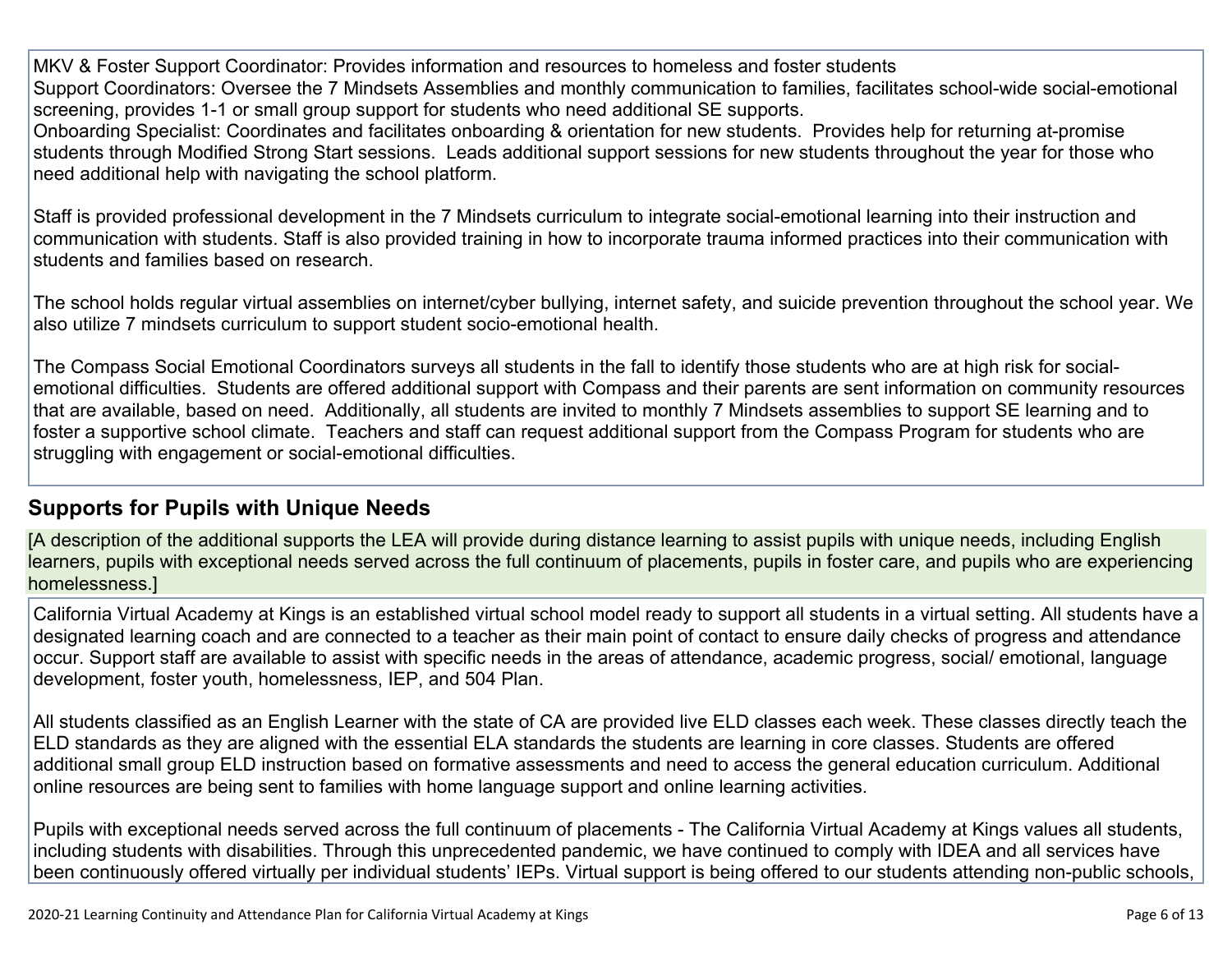for the duration of in-person school closures. Considering student needs, IEP teams met during this time to discuss additions or changes to services to support social-emotional and behavioral needs.

California Virtual Academy at Kings is committed to supporting the unique educational, emotional, and social needs of all students, including those who are in foster care or are experiencing homelessness. These hardships often cause additional stress and anxiety that affect a child's capacity to focus in school. As students are identified as foster or homeless, the MKV & Foster Support Coordinator, a new position created in response to the COVID-19 pandemic, reaches out to the student/family to work with them 1-1 to notify them of their rights, to determine what types of support the family needs, and to connect the family to necessary resources. Common needs include referrals to community-based resources, additional in-school support, and help in maintaining regular internet service to connect to school. If the family needs help with internet, help would be provided in completing the BTSP for ISP reimbursement. If a hotspot is needed (for MKV families), delivery would be arranged. Homeless and foster youth in high school are assessed to determine whether partial credits have been earned. Foster Youth in 11th or 12th grade are assessed to determine whether they are eligible for reduced credit graduation in adherence to AB 167/216.

| Actions related to the Distance Learning Program [additional rows and actions may be added as necessary] |
|----------------------------------------------------------------------------------------------------------|
|----------------------------------------------------------------------------------------------------------|

| <b>Description</b>                                                                                                                                                                                                                                                                                                                                                                                                                                                                                                                                                                                                                                                                                                                                                                                                                                                                                                                                                                                                                                                                                                                                                                                                                                                                                                                                                          | <b>Total Funds</b> | Contributing |
|-----------------------------------------------------------------------------------------------------------------------------------------------------------------------------------------------------------------------------------------------------------------------------------------------------------------------------------------------------------------------------------------------------------------------------------------------------------------------------------------------------------------------------------------------------------------------------------------------------------------------------------------------------------------------------------------------------------------------------------------------------------------------------------------------------------------------------------------------------------------------------------------------------------------------------------------------------------------------------------------------------------------------------------------------------------------------------------------------------------------------------------------------------------------------------------------------------------------------------------------------------------------------------------------------------------------------------------------------------------------------------|--------------------|--------------|
| According to our charter, California Virtual Academy at Kings is a non-classroom based<br>charter school. The actions listed are designed to meet the needs of our students for the 20-<br>21 school year.<br>• Students are enrolled in a broad course of study.<br>Instruction is provided synchronously and asynchronously via our online platforms.<br>Students are required to login to the online school daily and attend all assigned live<br>instructional sessions. In the instance of loss of Internet service, families are<br>provided an offline continued engagement plan.<br>Students are provided a laptop and all books/materials for courses. Technical support<br>is available.<br>Low-income families may receive an internet reimbursement.<br>Students experiences homelessness may receive a hotspot<br>Graduation Coaches ensure students are on track to graduate.<br>Socio-Emotional and Engagement team, including Engagement Coaches,<br>Community Coordinator, Support Coordinators, and Onboarding Specialist, provide<br>targeted support to build relationships, and bring about success and engagement.<br>MKV & Foster Support Coordinator ensure all students have full and equal access to<br>school programs and support to meet academic standards.<br>ELD teachers provide English Learners with synchronous designated ELD classes. | 4211693            | <b>Yes</b>   |
|                                                                                                                                                                                                                                                                                                                                                                                                                                                                                                                                                                                                                                                                                                                                                                                                                                                                                                                                                                                                                                                                                                                                                                                                                                                                                                                                                                             |                    |              |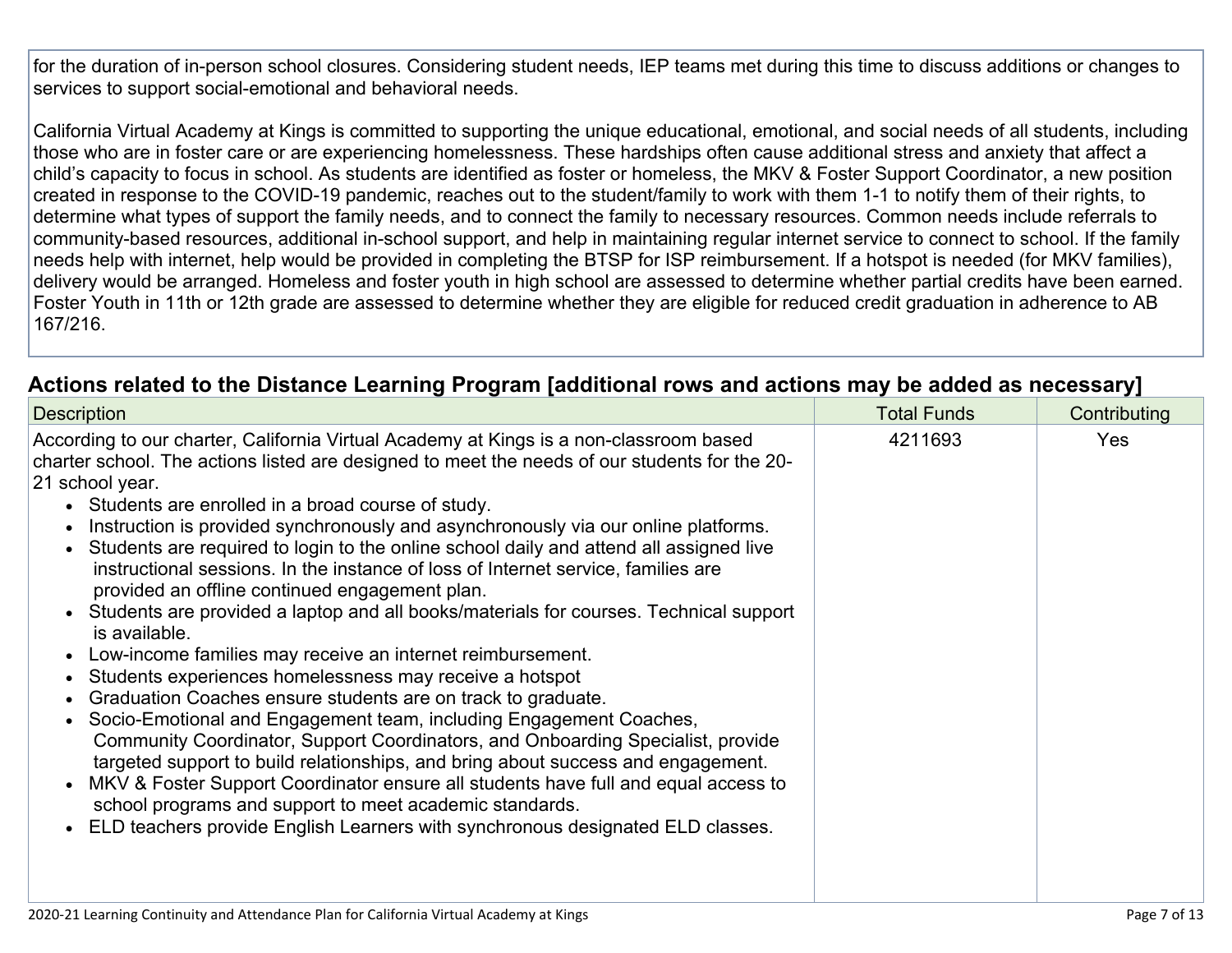## **Pupil [Learning](http://www.doc-tracking.com/screenshots/20LCP/Instructions/20LCPInstructions.htm#PupilLearningLoss) Loss**

[A description of how the LEA will address pupil learning loss that results from COVID-19 during the 2019–2020 and 2020–21 school years, including how the LEA will assess pupils to measure learning status, particularly in the areas of English language arts, English language development, and mathematics.]

All students (new and returning) start the year with a benchmark assessment (Star360), designed to identify areas of strength and weakness. The taking of this assessment is marked as required, strongly encouraged, and awarded points by homeroom teachers. The results of this assessment are utilized to invite students to live sessions to vary in length and frequency, based on student needs and areas of excellence.

### **Pupil Learning Loss [Strategies](http://www.doc-tracking.com/screenshots/20LCP/Instructions/20LCPInstructions.htm#PupilLearningLoss1)**

[A description of the actions and strategies the LEA will use to address learning loss and accelerate learning progress for pupils, as needed, including how these strategies differ for pupils who are English learners; low-income; foster youth; pupils with exceptional needs; and pupils experiencing homelessness.]

This starts, as addressed above, with the initial benchmark assessment. The results of this assessment are utilized to invite students to live sessions that vary in length and frequency, based on student needs and areas of excellence. Students with special needs are identified by their homeroom teacher and parent/LC and referred for extra layers of support offered by the Sped and/or Compass Team. Each department identifies student learning loss and gaps through a standards based diagnostic assessment. Utilizing the results from that assessment, teachers implement a multi-tiered instructional approach that targets all students' needs. All students receive daily core instruction offered live and virtual in the high priority standards. Students that have learning gaps are invited to additional live virtual small group intervention sessions with the GE teacher. Elementary students exhibiting significant learning gaps participate in researched based supplemental programs for math and/or ELA. Middle School students exhibiting significant learning gaps participate in an intervention program in math and/or ELA overseen by the Academic Lead Support. Students identified as homeless are supported by our Compass Team which provides local and state resources along with an internet hotspot to maintain connectivity as needed. Internet subsidies are provided to students based on their financial needs as evidenced by their income level.

All English Learners have an ELD Specialist who is authorized to teach designated English Language Development supporting them in addition to their general education teacher. Each EL receives a differentiated curriculum based on his/her individual language proficiency. Instruction is targeted to the ELD standards and frequent formative assessments ensure each English Learners is making adequate progress.

The special education department addresses student needs on an individual basis. Any additional supports or services that are deemed necessary to address learning loss is provided. Our students in special education have access to all interventions and supports offered through the general education program.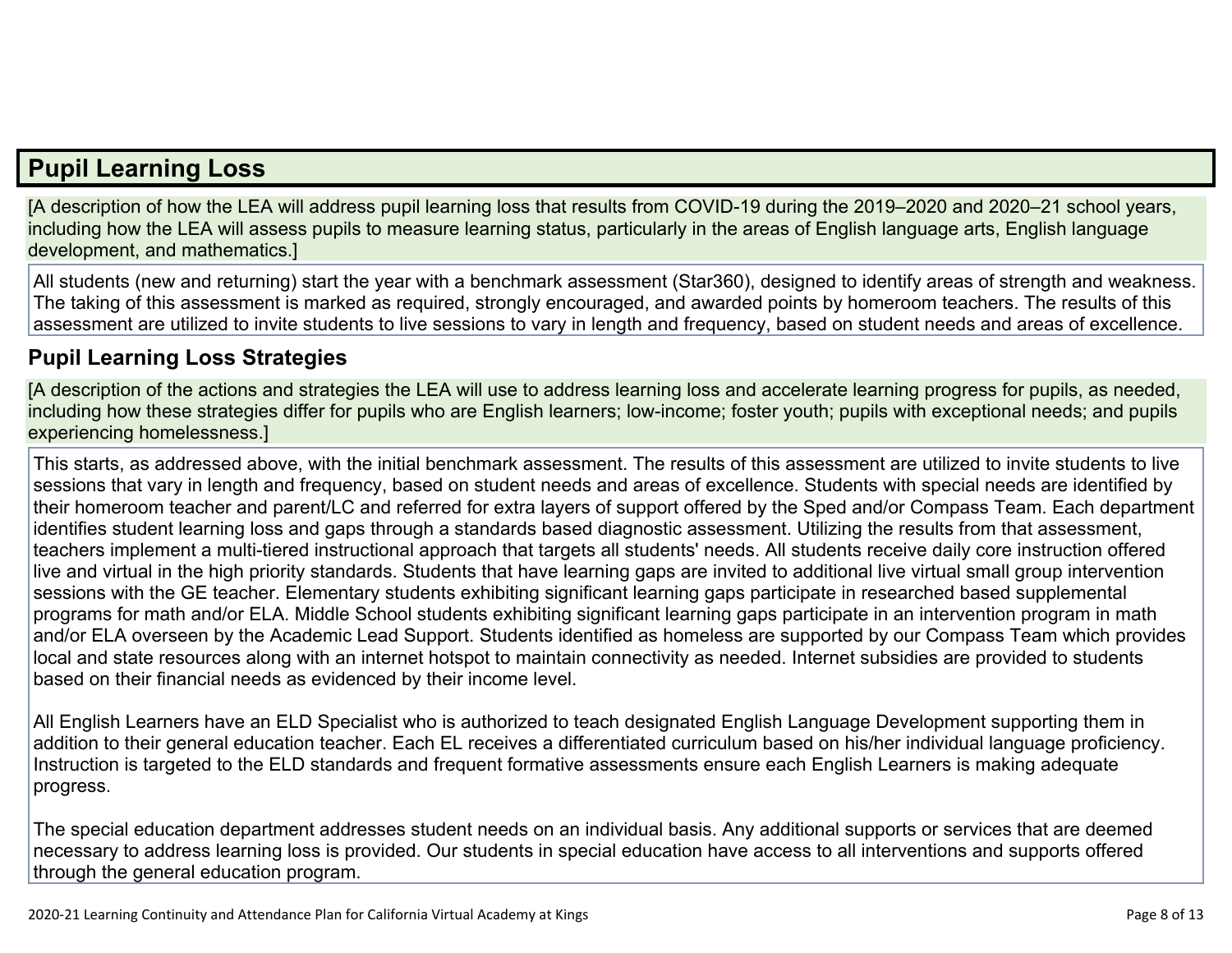## **[Effectiveness](http://www.doc-tracking.com/screenshots/20LCP/Instructions/20LCPInstructions.htm#PupilLearningLoss2) of Implemented Pupil Learning Loss Strategies**

#### [A description of how the effectiveness of the services or supports provided to address learning loss will be measured.]

We are measuring effectiveness through regular standards-based benchmark assessments in math and ELA throughout the year. Teachers are also conducting numerous formal and informal assessments through daily interaction in the online classroom, as well as in live support sessions. Administrators and Instructional Coaches at all levels are observing teachers' live sessions throughout the year and providing feedback, encouragement, and support. Teachers and administrators are meeting monthly to discuss student and teacher progress, through the use of data collected in live sessions, through the benchmark assessments, and in the online classroom. Professional Learning Communities are held weekly to discuss and evaluate the effectiveness of live instructional practices along with creating common assessments and adjusting instruction as needed.

Teachers provide daily live virtual sessions that focus on the high priority standards. Teachers also implement a multi-tiered RTI approach to ensure all students receive core instruction and students that need additional support are offered tier 2 and tier 3 interventions throughout the week. The effectiveness of these sessions are monitored on a weekly basis through in class formative assessments , on a monthly basis during teacher PLC meetings and documented on a standards tracker. Teachers analyze data on an ongoing weekly basis to measure the effectiveness of student supports put in place and meet with the administrative team quarterly to discuss student and teacher progress. Students that have significant learning gaps are provided tier 3 support through utilizing the intervention program, overseen and monitored by the Academic Lead support. Weekly reports are provided to measure student growth and progress. Administrative observations and Instructional Coach observations take place approximately 4 times a month to monitor and assess the effectiveness of instruction taking place in live sessions.

## **Actions to Address Pupil Learning Loss [additional rows and actions may be added as [necessary\]](http://www.doc-tracking.com/screenshots/20LCP/Instructions/20LCPInstructions.htm#PupilLearningLoss4)**

| <b>Description</b>                                                                                                                                                                                                                                                                                                                                                                                                                                                                                                                                                                        | <b>Total Funds</b> | Contributing |
|-------------------------------------------------------------------------------------------------------------------------------------------------------------------------------------------------------------------------------------------------------------------------------------------------------------------------------------------------------------------------------------------------------------------------------------------------------------------------------------------------------------------------------------------------------------------------------------------|--------------------|--------------|
| • Benchmark assessment identifies areas of strength and weakness in reading and<br>math.<br>Instructional Leads oversee and monitor the response to instruction to increase<br>student achievement in Math and ELA.<br>Supplemental intervention programs provided to students experiencing significant<br>learning gaps.<br>• Professional Learning Community focused on evaluating the effectiveness of live<br>instructional practices and creating common assessments.<br>Instructional Coaches monitor and assess the effectiveness of instruction taking<br>place in live sessions. | 135105             | Yes          |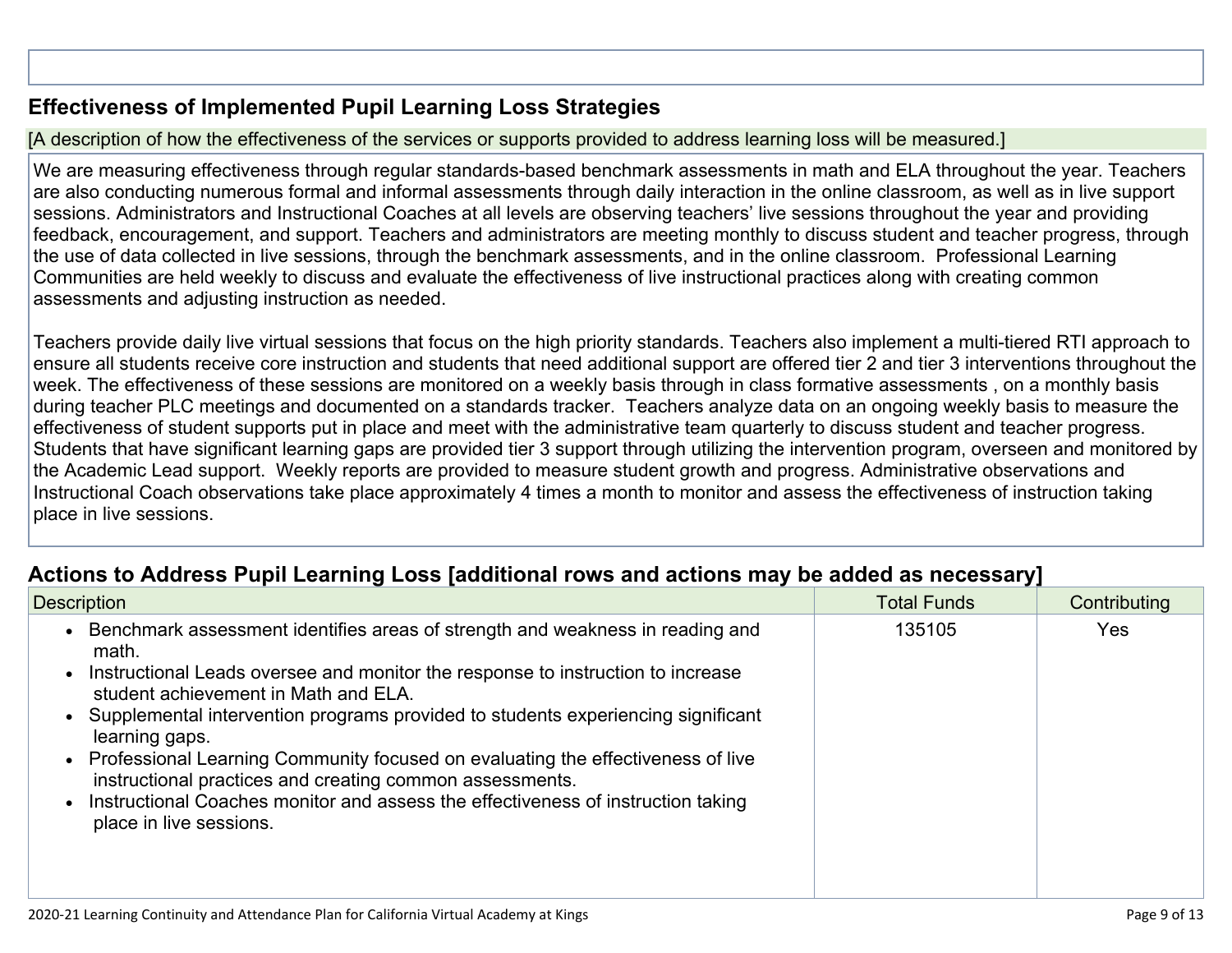[A description of how the LEA will monitor and support mental health and social and emotional well-being of pupils and staff during the school year, including the professional development and resources that will be provided to pupils and staff to address trauma and other impacts of COVID-19 on the school community.]

The Compass Social Emotional Coordinators surveys all students in the fall to identify those students who are at high risk for socialemotional difficulties. Students are offered additional supports with Compass and their parents are sent information on community resources that are available, based on need. Additionally, all students are invited to monthly 7 Mindsets assemblies to support SE learning and to foster a supportive school climate. Teachers and staff are able to request additional support from the Compass Program for students who are struggling with engagement or social-emotional difficulties.

CAVA is creating a specialized focus on social-emotional learning and gather baseline, mid-year, and end of year data to make informed decisions about the social-emotional needs of the school's students, teachers, parents, and administrators. The school also form a Social and Emotional Committee consisting of each of these stakeholders listed previously. The committee is integral in evaluating the school's needs and steering the direction of support that is needed to impact the school's culture, and efficacy of social-emotional learning. In an effort to provide an additional layer of support to the social-emotional well being of our students, they have access to and participate in the 7 Mindsets Program. In addition to the 7 mindsets content and curriculum, students are invited to attend monthly assemblies with one mindset as the focus for each assembly. Teachers are provided with professional development opportunities on how to integrate the mindsets into instructional and HR sessions, based on the monthly focus.

Professional Development: Staff is provided professional development in the 7 Mindsets curriculum. There are also monthly professional development for teachers on how they can integrate social-emotional learning within their instruction and communication with students. Staff is also provided training in how to incorporate trauma informed practices into their communication with students and families based on research regarding ACES. All teachers, TK-12 have access to the 7 Mindsets Portal. CAVA provides Parent Trainings to better educate parents on the importance of social-emotional learning and how to apply key strategies and techniques within their parenting.

The school holds regular virtual assemblies on internet/cyber bullying, internet safety, and suicide prevention throughout the school year. We also utilize 7 mindsets curriculum to support student socio-emotional health.

The school is developing a new Socio-Emotional and Engagement team called Compass. The Compass Program provides information, resources, and support to students and families who are new to our schools, who are struggling to meet enrollment requirements due to lack of engagement with school, or who are in a crisis situation due to lack of resources or social-emotional issues.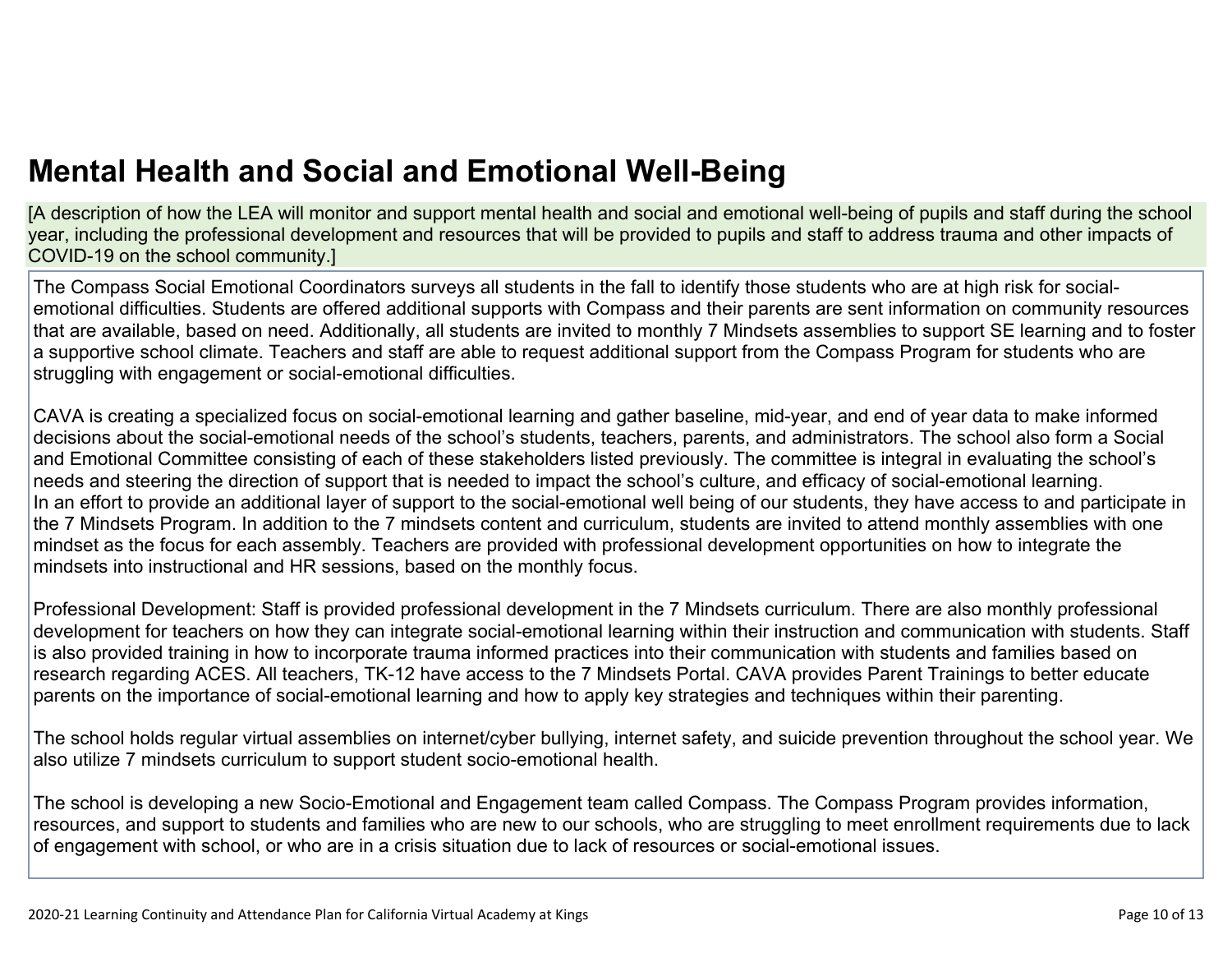# **Pupil and Family [Engagement](http://www.doc-tracking.com/screenshots/20LCP/Instructions/20LCPInstructions.htm#PupilEngagementandOutreach) and Outreach**

[A description of pupil engagement and outreach, including the procedures for tiered reengagement strategies for pupils who are absent from distance learning and how the LEA will provide outreach to pupils and their parents or guardians, including in languages other than English, when pupils are not meeting compulsory education requirements, or if the LEA determines the pupil is not engaging in instruction and is at risk of learning loss.]

Students are all assigned a homeroom teacher who serves in an advisory role to them. Teachers hold monthly academic check in meetings via Zoom or Black Board Collaborate in order to discuss progress across their content areas. Regional leads and teachers also meet monthly to discuss pupil progress and strategies to re-engage. One of the strategies they discuss is the possible referral to our Compass program where a liaison is assigned to the student for a period of time to monitor, call, meet and provide encouragement. Another possible strategy discussed is academic probation when we determine that students are attending school but not progressing in their lessons or submitting work. When students are placed on academic probation, the campus regional lead works with that student in live sessions, email, phone calls in an attempt to re-engage. Teachers have access to live language translators via phone service that dial out numbers of parents who speak another language so that we ensure we are all working together. We provide a wealth of data to our teachers each week that includes the number of minutes each student spent working both synchronous and asynchronous; we have trained teachers in the steps needed to follow up with that data with very clear systems and processes. When students are absent from school we have an attendance BOT which autodials parents to inform them that their child missed school that day. We also have attendance liaisons who follow up with emails, certified letters and coordinate training we provide to parents via live sessions to help them support their child in daily attendance.

# **School [Nutrition](http://www.doc-tracking.com/screenshots/20LCP/Instructions/20LCPInstructions.htm#SchoolNutrition)**

[A description of how the LEA will provide nutritionally adequate meals for all pupils, including those students who are eligible for free or reduced-price meals, when pupils are participating in both in-person instruction and distance learning, as applicable.]

California Virtual Academy at Kings is a non-classroom based charter school. As such, there is no in-person instruction therefore no meals are offered.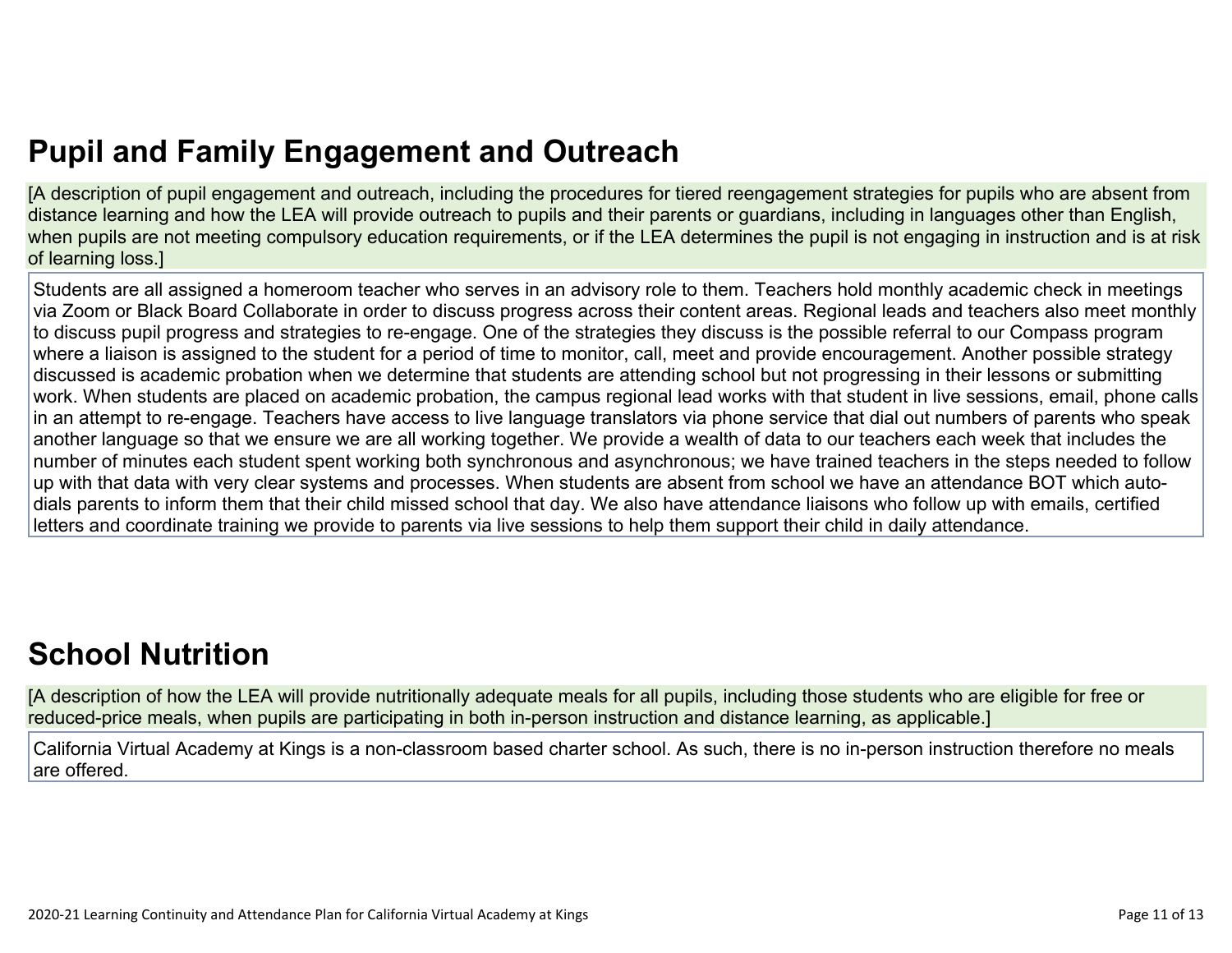## **[Increased](http://www.doc-tracking.com/screenshots/20LCP/Instructions/20LCPInstructions.htm#IncreasedorImprovedServices) or Improved Services for Foster Youth, English Learners, and Low-Income [Students](http://www.doc-tracking.com/screenshots/20LCP/Instructions/20LCPInstructions.htm#IncreasedorImprovedServices)**

| Percentage to Increase or Improve Services   Increased Appendent | Increased Apportionment based on the Enrollment of Foster Youth, English Learners, and Low- |
|------------------------------------------------------------------|---------------------------------------------------------------------------------------------|
| 16.73%                                                           | 527666                                                                                      |

## **Required [Descriptions](http://www.doc-tracking.com/screenshots/20LCP/Instructions/20LCPInstructions.htm#RequiredDescriptions)**

[For the actions being provided to an entire school, or across the entire school district or county office of education (COE), an explanation of (1) how the needs of foster youth, English learners, and low-income students were considered first, and (2) how these actions are effective in meeting the needs of these students.]

The LEA is an established virtual school model ready to support all students in a virtual setting. Support staff are available to assist with specific needs in the areas of attendance, academic progress, social/ emotional, language development, foster youth, homelessness, IEP, and 504 Plan. These challenges often cause additional stress and anxiety that affect a child's capacity to focus in school. The school has a developed Socio-Emotional and Engagement team called Compass. The Compass Program provides information, resources, and support to students and families who are new to our schools, who are struggling to meet enrollment requirements due to lack of engagement with school, or who are in a crisis due to lack of resources or social-emotional issues. The Compass Program includes several roles that provide targeted support to students, based on individual needs:

- Engagement Coaches: Provide both intensive & light-touch support for students struggling with daily engagement through 1-1 weekly conferencing, small group conferencing, and weekly support contracts.
- Community Coordinator: Hosts online sessions to support and provide connection for Learning Coaches.
- Social Support Coordinators: Oversee the 7 Mindsets Assemblies and monthly communication to families, facilitates school-wide social-emotional screening, provides 1-1 or small group support for students who need additional SE supports.
- Onboarding Specialist: Coordinates and facilitates onboarding & orientation for new students. Provides help for returning at-promise students through Modified Strong Start sessions. Leads additional support sessions for new students throughout the year for those who need additional help with navigating the school platform.

When creating the Compass program, the needs of foster youth, English learners, and low-income students were evaluated. It was determined the common areas of need were onboarding, engagement, and social emotional support. We have found that when students start the year successfully navigating all the ins and outs of our virtual program, they remain engaged and complete more assignments. Additionally, when students are not completing daily assignments, we found the sooner we intervene and provide support to get the student back on track, the more likely students are to stay engaged. Lastly, if students are struggling with daily engagement due to social-emotional reasons, proving support in this area allows students to reengage in school.